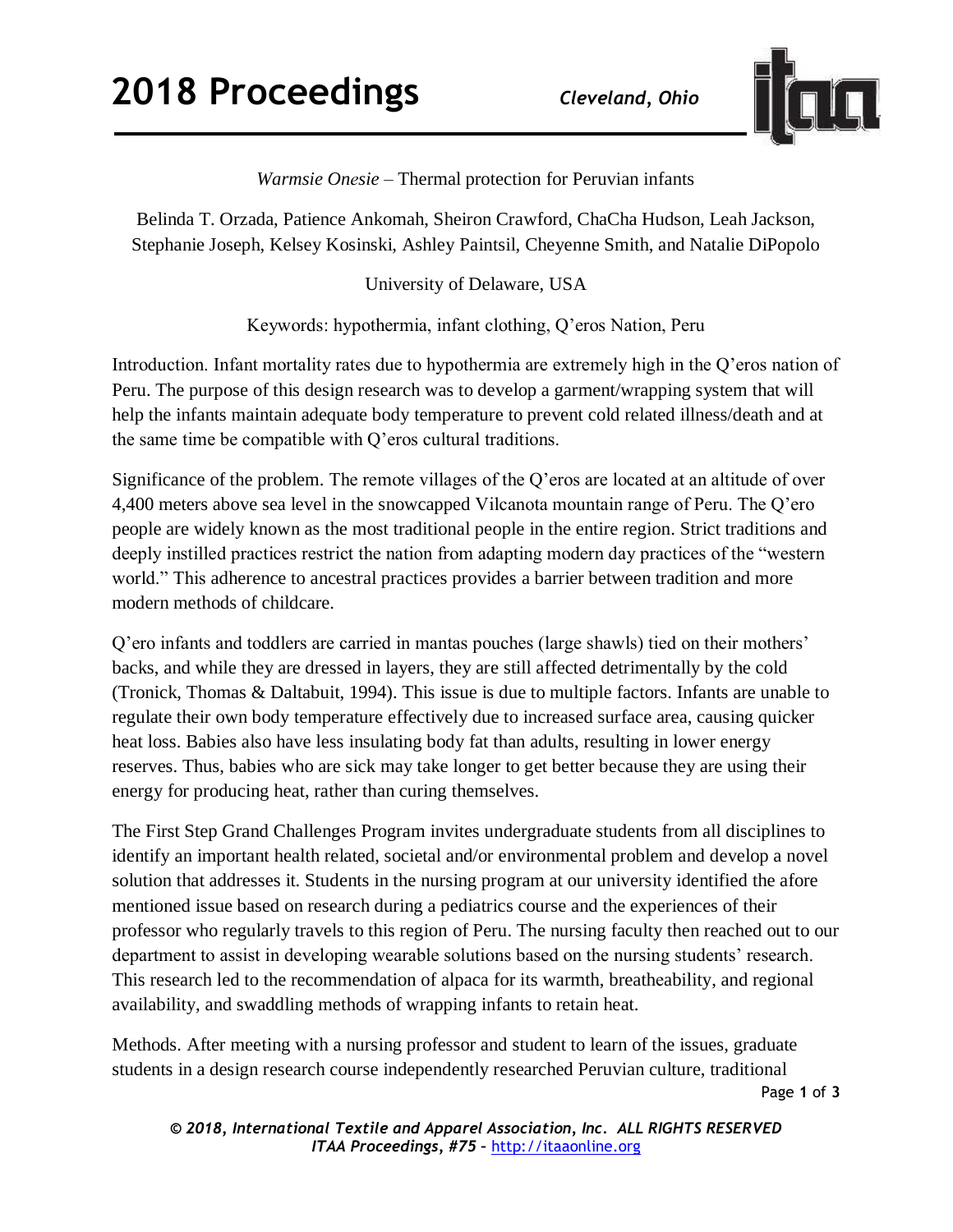textiles, design of garments for thermal comfort. FEA criteria were identified (Lamb & Kallal, 1992). The Functional criteria of thermal protection was foremost in materials considerations as well as design details. Cultural considerations in the design of the infant garment provided the predominant Expressive criteria. Peruvian traditional fabric and alpaca fleece were chosen because of availability to the people and connections to their traditional lifestyle. Aesthetically, use of Peruvian fabric provides continuity to their love of color in their clothing.

Students brainstormed design possibilities, and then sketched ideas which were presented in class. The nursing student was in attendance and provided feedback on each of the design ideas. Similarities in designs were identified at this time, and groups were formed for pattern development and prototype construction.

Results. Four prototype *warmsies* (Figure 1) were developed incorporating a variety of design solutions. All garments are made with traditional Peruvian fabric, are intended to be lined with alpaca fleece (faux fur was used in the prototypes due to availability of materials), and all incorporate fleece-lined hoods. Group 1 designed a zero-waste garment. Group 2 designed a wrapping system that utilizes snapping options to grow with the baby. Group 3 developed a bagtype sleeper, while Group 4 developed a snap-front snow suit-style garment.



Figure 1. Drawings of the four *warmsie onesie* designs.

Future Directions. The next steps in this project are dependent on an assessment of how the four *warmsie onesie* prototypes meet the approval of the Q'eros people and the manufacturing potential of each. Alternatives developed provide options for the Q'eros to hand sew two of the options (1 and 2). Other alternatives include working with an NGO and developing the *warmsie* for the American market, sales of which could fund distribution of the *warmsies* to the Q'eros.

Page **2** of **3**

```
© 2018, International Textile and Apparel Association, Inc. ALL RIGHTS RESERVED
      ITAA Proceedings, #75 – http://itaaonline.org
```